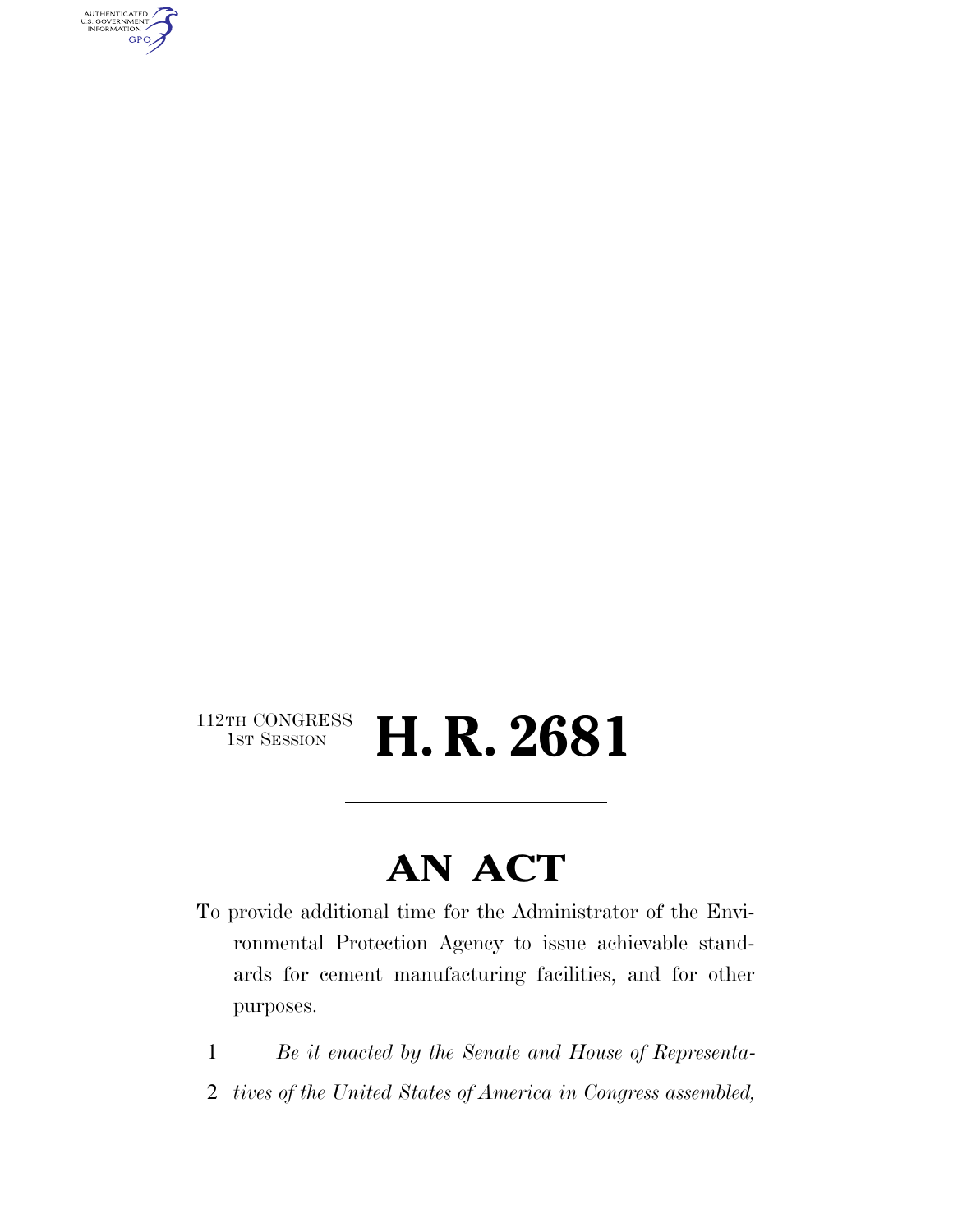#### **SECTION 1. SHORT TITLE.**

 This Act may be cited as the ''Cement Sector Regu-latory Relief Act of 2011''.

#### **SEC. 2. LEGISLATIVE STAY.**

 (a) ESTABLISHMENT OF STANDARDS.—In place of the rules specified in subsection (b), and notwithstanding the date by which such rules would otherwise be required to be promulgated, the Administrator of the Environ- mental Protection Agency (in this Act referred to as the ''Administrator'') shall—

 (1) propose regulations for the Portland cement manufacturing industry and Portland cement plants subject to any of the rules specified in subsection 14 (b)—

 (A) establishing maximum achievable con- trol technology standards, performance stand- ards, and other requirements under sections 112 and 129, as applicable, of the Clean Air 19 Act (42 U.S.C. 7412, 7429); and

 (B) identifying non-hazardous secondary materials that, when used as fuels or ingredi- ents in combustion units of such industry and plants are solid waste under the Solid Waste Disposal Act (42 U.S.C. 6901 et seq.; com-25 monly referred to as the "Resource Conserva-26 tion and Recovery Act'') for purposes of deter-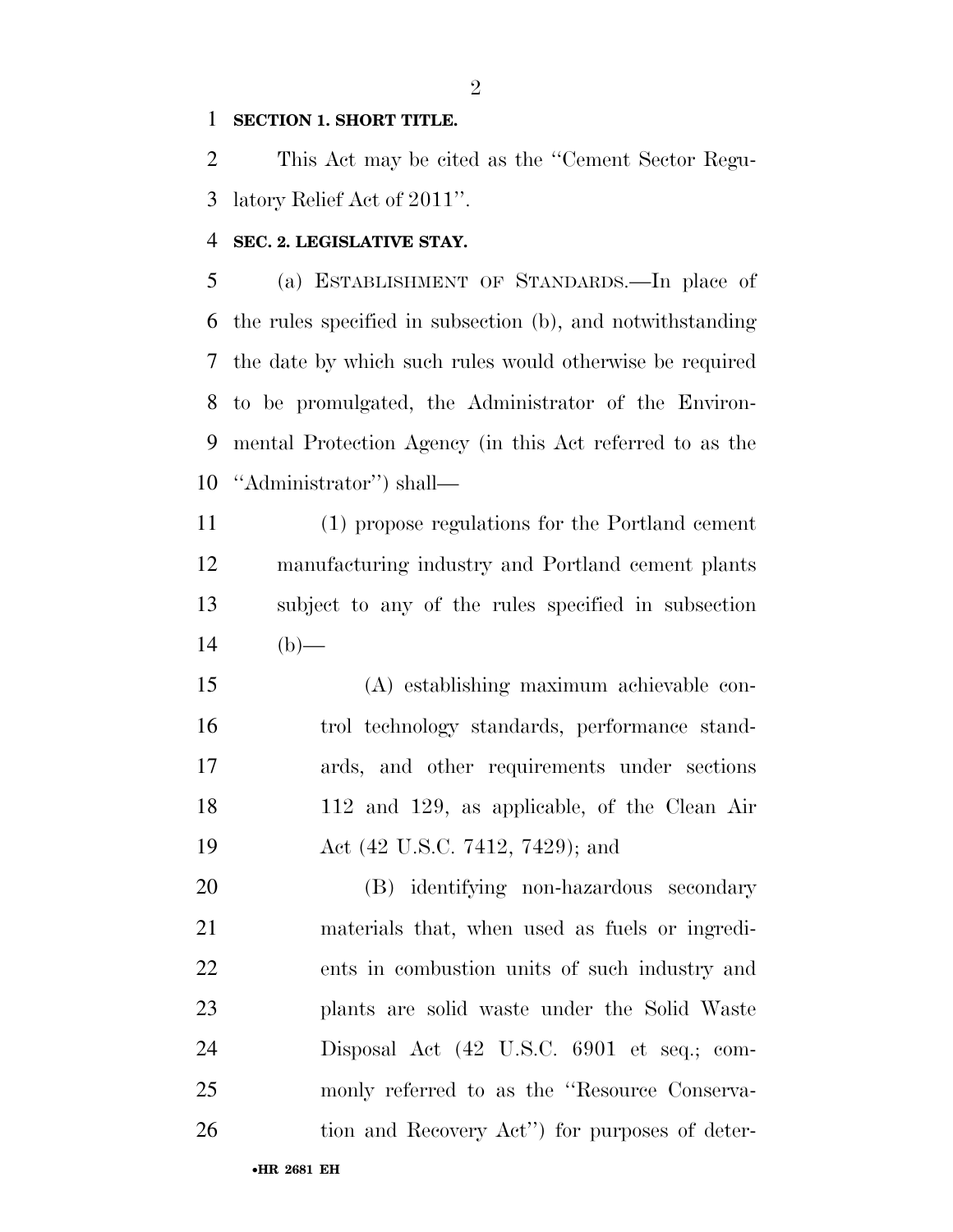| $\mathbf{1}$   | mining the extent to which such combustion                |
|----------------|-----------------------------------------------------------|
| $\overline{2}$ | units are required to meet the emissions stand-           |
| 3              | ards under section 112 of the Clean Air Act (42)          |
| $\overline{4}$ | U.S.C. 7412) or the emission standards under              |
| 5              | section 129 of such Act $(42 \text{ U.S.C. } 7429)$ ; and |
| 6              | (2) finalize the regulations on the date that is          |
| 7              | 15 months after the date of the enactment of this         |
| 8              | Act.                                                      |
| 9              | (b) STAY OF EARLIER RULES.—                               |
| 10             | $(1)$ The following rule is of no force or effect,        |
| <sup>11</sup>  | shall be treated as though such rule had never taken      |
| 12             | effect, and shall be replaced as described in sub-        |
| 13             | section (a): "National Emission Standards for Haz-        |
| 14             | ardous Air Pollutants from the Portland Cement            |
| 15             | Manufacturing Industry and Standards of Perform-          |
| 16             | ance for Portland Cement Plants", published at 75         |
| 17             | Fed. Reg. 54970 (September 9, 2010).                      |
| 18             | $(2)$ The following rules are of no force or effect,      |
| 19             | shall be treated as though such rules had never           |
| 20             | taken effect, and shall be replaced as described in       |
| 21             | subsection (a), insofar as such rules are applicable      |
| 22             | to the Portland cement manufacturing industry and         |
| 23             | Portland cement plants:                                   |
| 24             | (A) "Standards of Performance for New                     |
| 25             | Stationary Sources and Emission Guidelines for            |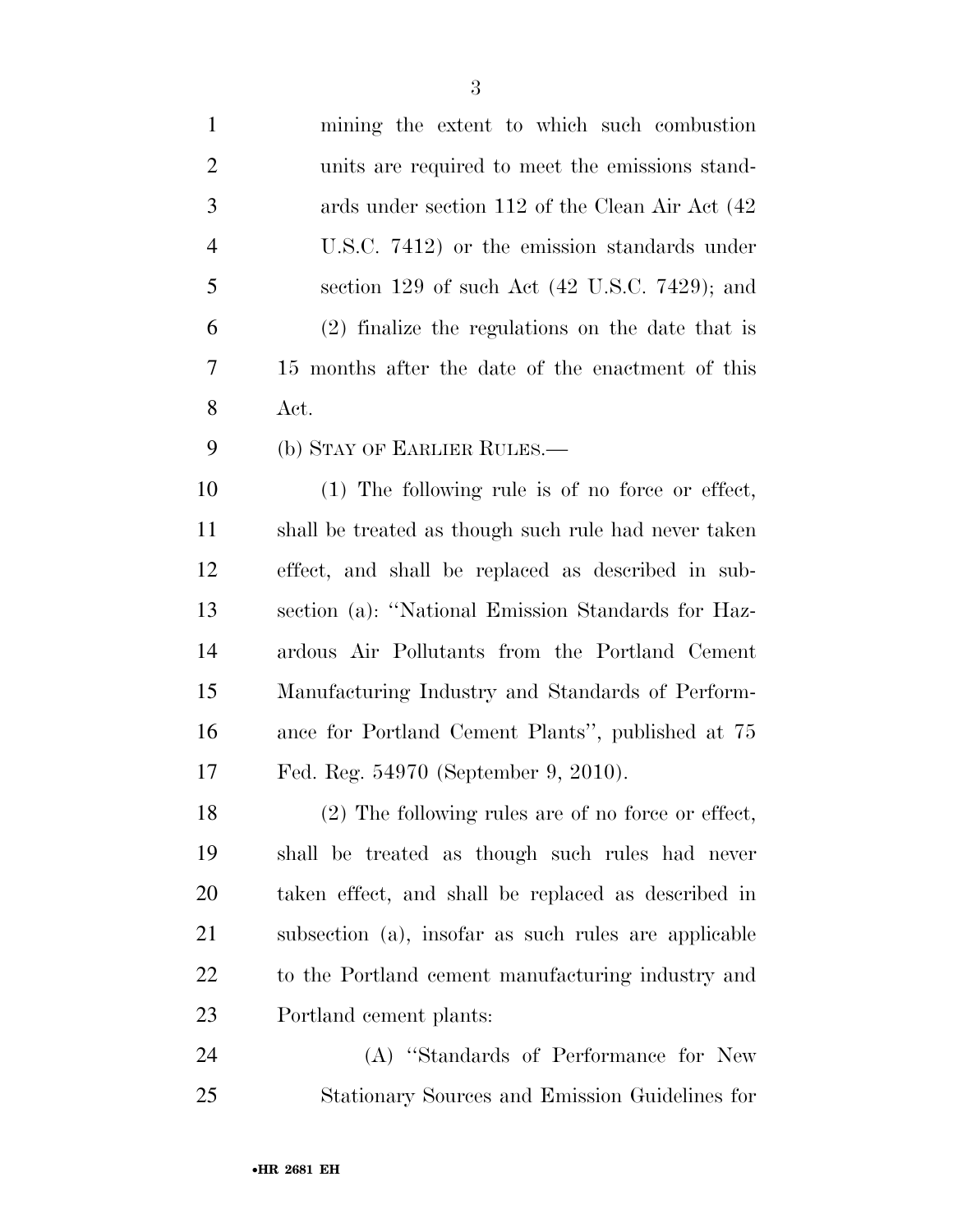Existing Sources: Commercial and Industrial Solid Waste Incineration Units'', published at 76 Fed. Reg. 15704 (March 21, 2011). (B) ''Identification of Non-Hazardous Sec- ondary Materials That Are Solid Waste'', pub- lished at 76 Fed. Reg. 15456 (March 21,  $7 \t2011$ . **SEC. 3. COMPLIANCE DATES.**  (a) ESTABLISHMENT OF COMPLIANCE DATES.—For each regulation promulgated pursuant to section 2, the Administrator— (1) shall establish a date for compliance with standards and requirements under such regulation that is, notwithstanding any other provision of law, not earlier than 5 years after the effective date of the regulation; and (2) in proposing a date for such compliance, shall take into consideration— (A) the costs of achieving emissions reduc- tions; (B) any non-air quality health and environ- mental impact and energy requirements of the standards and requirements;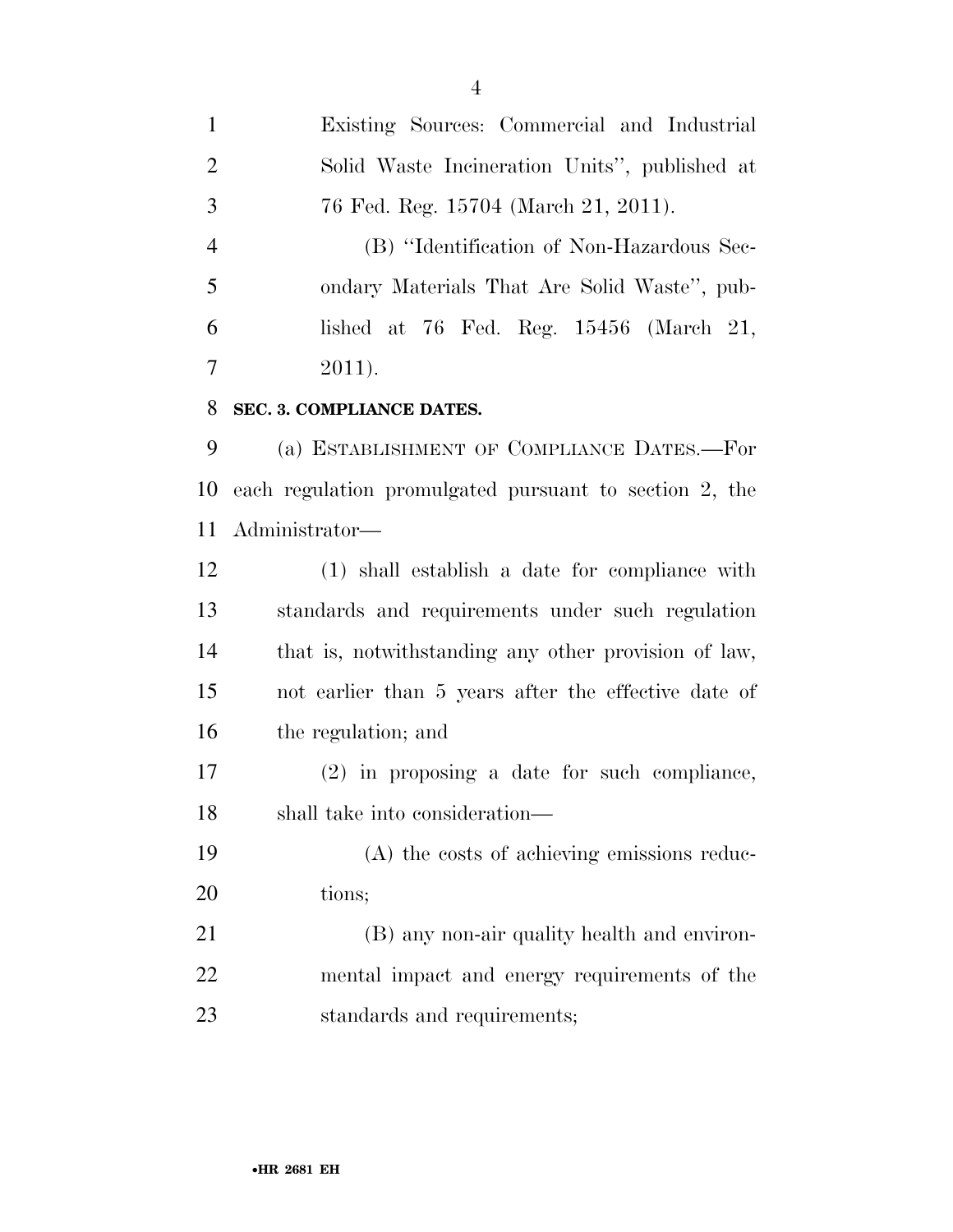| $\mathbf{1}$   | (C) the feasibility of implementing the                                |
|----------------|------------------------------------------------------------------------|
| $\overline{2}$ | standards and requirements, including the time                         |
| 3              | needed to-                                                             |
| $\overline{4}$ | (i) obtain necessary permit approvals;                                 |
| 5              | and                                                                    |
| 6              | (ii) procure, install, and test control                                |
| $\overline{7}$ | equipment;                                                             |
| 8              | (D) the availability of equipment, sup-                                |
| 9              | pliers, and labor, given the requirements of the                       |
| 10             | regulation and other proposed or finalized regu-                       |
| 11             | lations of the Environmental Protection Agency;                        |
| 12             | and                                                                    |
| 13             | (E) potential net employment impacts.                                  |
| 14             | (b) NEW SOURCES.—The date on which the Adminis-                        |
| 15             | trator proposes a regulation pursuant to section $2(a)(1)$             |
| 16             | establishing an emission standard under section 112 or                 |
| 17             | 129 of the Clean Air Act (42 U.S.C. 7412, 7429) shall                  |
|                | 18 be treated as the date on which the Administrator first             |
| 19             | proposes such a regulation for purposes of applying the                |
| 20             | definition of a new source under section $112(a)(4)$ of such           |
| 21             | Act $(42 \text{ U.S.C. } 7412(a)(4))$ or the definition of a new solid |
| 22             | waste incineration unit under section $129(g)(2)$ of such              |
|                | 23 Act (42 U.S.C. 7429(g)(2)).                                         |
| $2\pi$         | (a) RULE OF CONSTRUCTION Nothing in this Act                           |

 (c) RULE OF CONSTRUCTION.—Nothing in this Act shall be construed to restrict or otherwise affect the provi-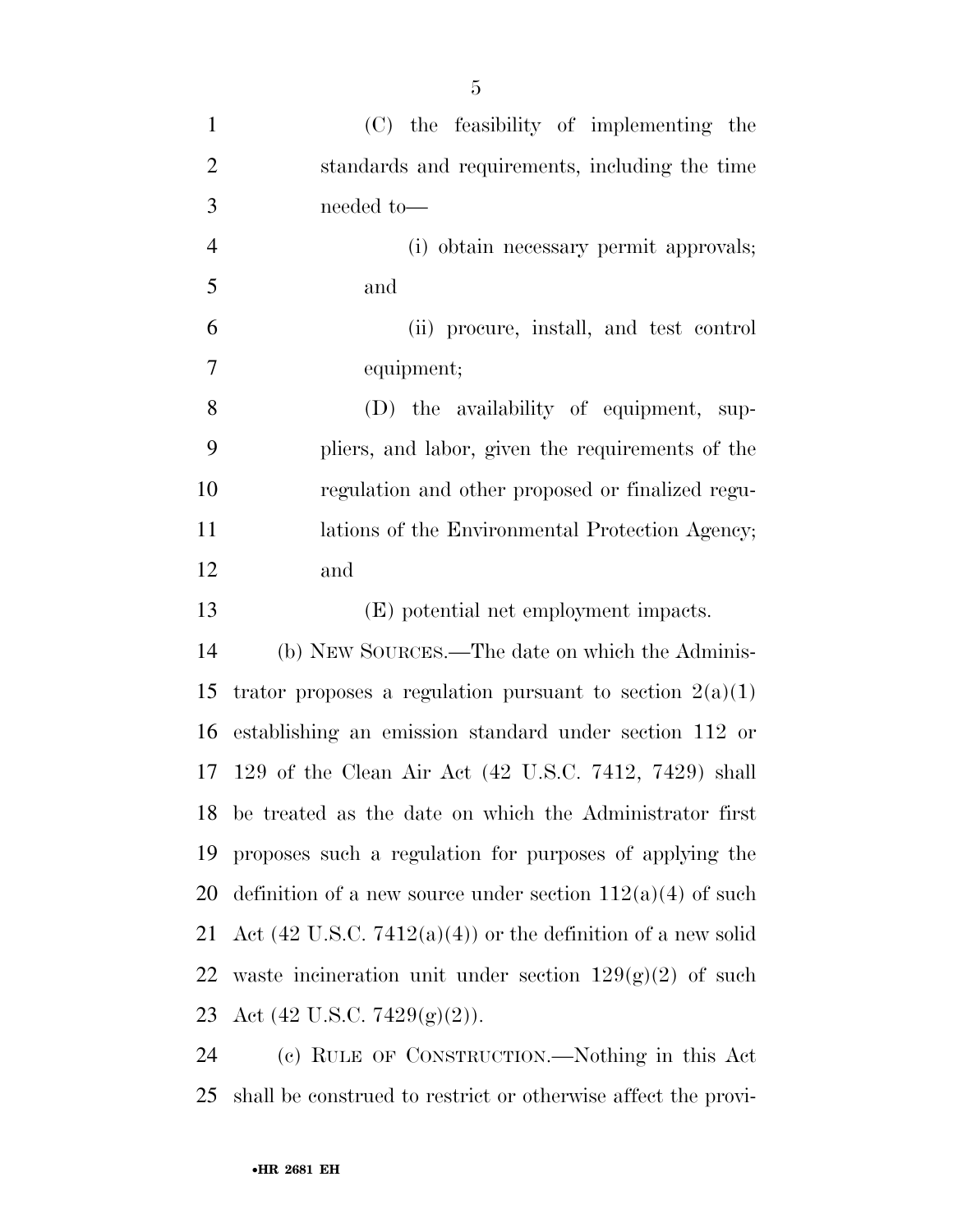1 sions of paragraphs  $(3)(B)$  and  $(4)$  of section 112(i) of the Clean Air Act (42 U.S.C. 7412(i)).

#### **SEC. 4. ENERGY RECOVERY AND CONSERVATION.**

 Notwithstanding any other provision of law, and to ensure the recovery and conservation of energy consistent with the Solid Waste Disposal Act (42 U.S.C. 6901 et seq.; commonly referred to as the ''Resource Conservation and Recovery Act''), in promulgating rules under section 2(a) addressing the subject matter of the rules specified in section 2(b)(2), the Administrator—

- (1) shall adopt the definitions of the terms ''commercial and industrial solid waste incineration unit'', ''commercial and industrial waste'', and ''con- tained gaseous material'' in the rule entitled ''Stand- ards of Performance for New Stationary Sources and Emission Guidelines for Existing Sources: Com- mercial and Industrial Solid Waste Incineration Units'', published at 65 Fed. Reg. 75338 (December 1, 2000); and
- (2) shall identify non-hazardous secondary ma-21 terial to be solid waste only if—
- (A) the material meets such definition of commercial and industrial waste; or (B) if the material is a gas, it meets such definition of contained gaseous material.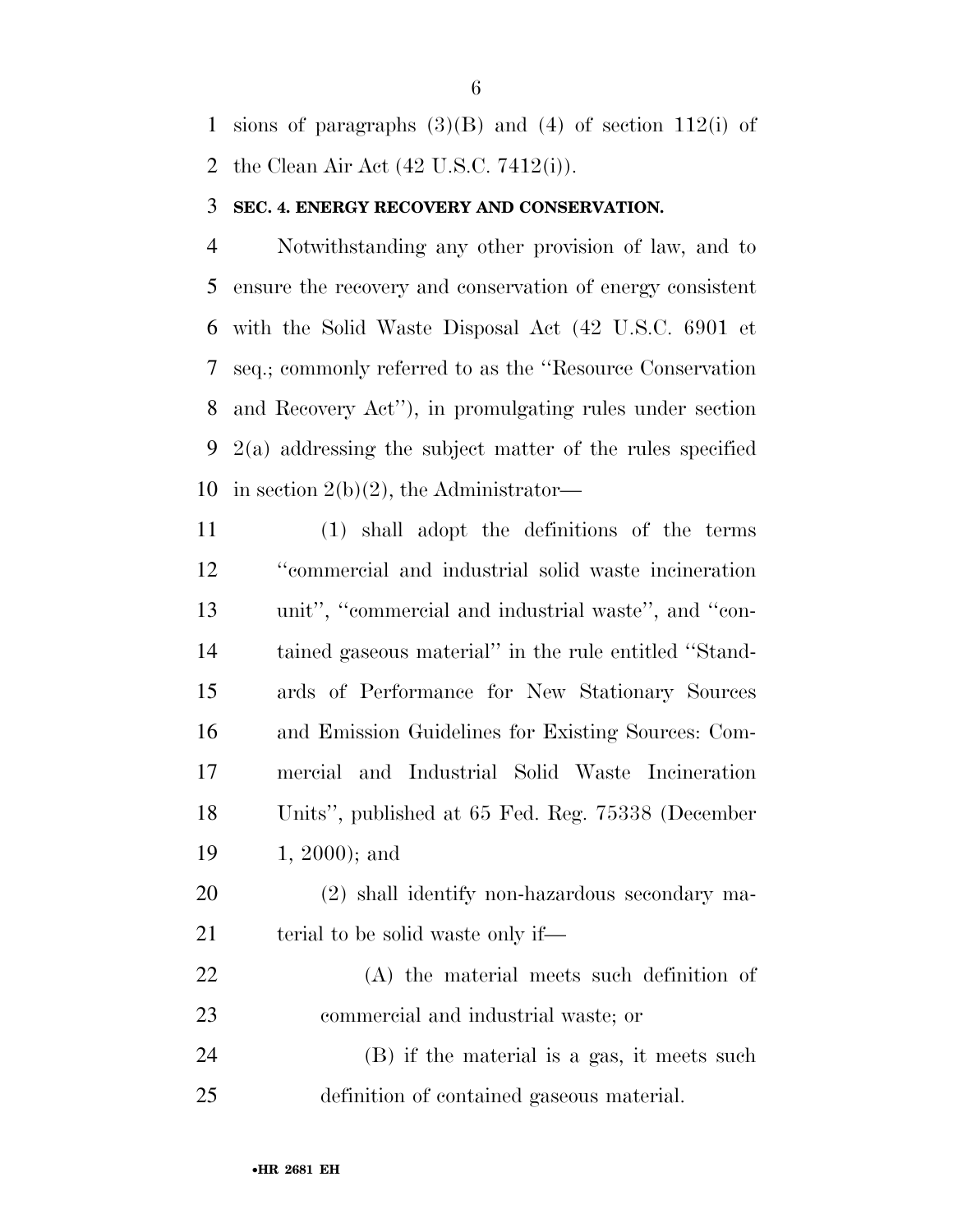#### **SEC. 5. OTHER PROVISIONS.**

 (a) ESTABLISHMENT OF STANDARDS ACHIEVABLE IN PRACTICE.—In promulgating rules under section 2(a), the Administrator shall ensure that emissions standards for existing and new sources established under section 112 or 129 of the Clean Air Act (42 U.S.C. 7412, 7429), as ap- plicable, can be met under actual operating conditions con- sistently and concurrently with emission standards for all other air pollutants regulated by the rule for the source category, taking into account variability in actual source performance, source design, fuels, inputs, controls, ability to measure the pollutant emissions, and operating condi-tions.

 (b) REGULATORY ALTERNATIVES.—For each regula- tion promulgated pursuant to section 2(a), from among the range of regulatory alternatives authorized under the Clean Air Act (42 U.S.C. 7401 et seq.) including work practice standards under section 112(h) of such Act (42 U.S.C. 7412(h)), the Administrator shall impose the least burdensome, consistent with the purposes of such Act and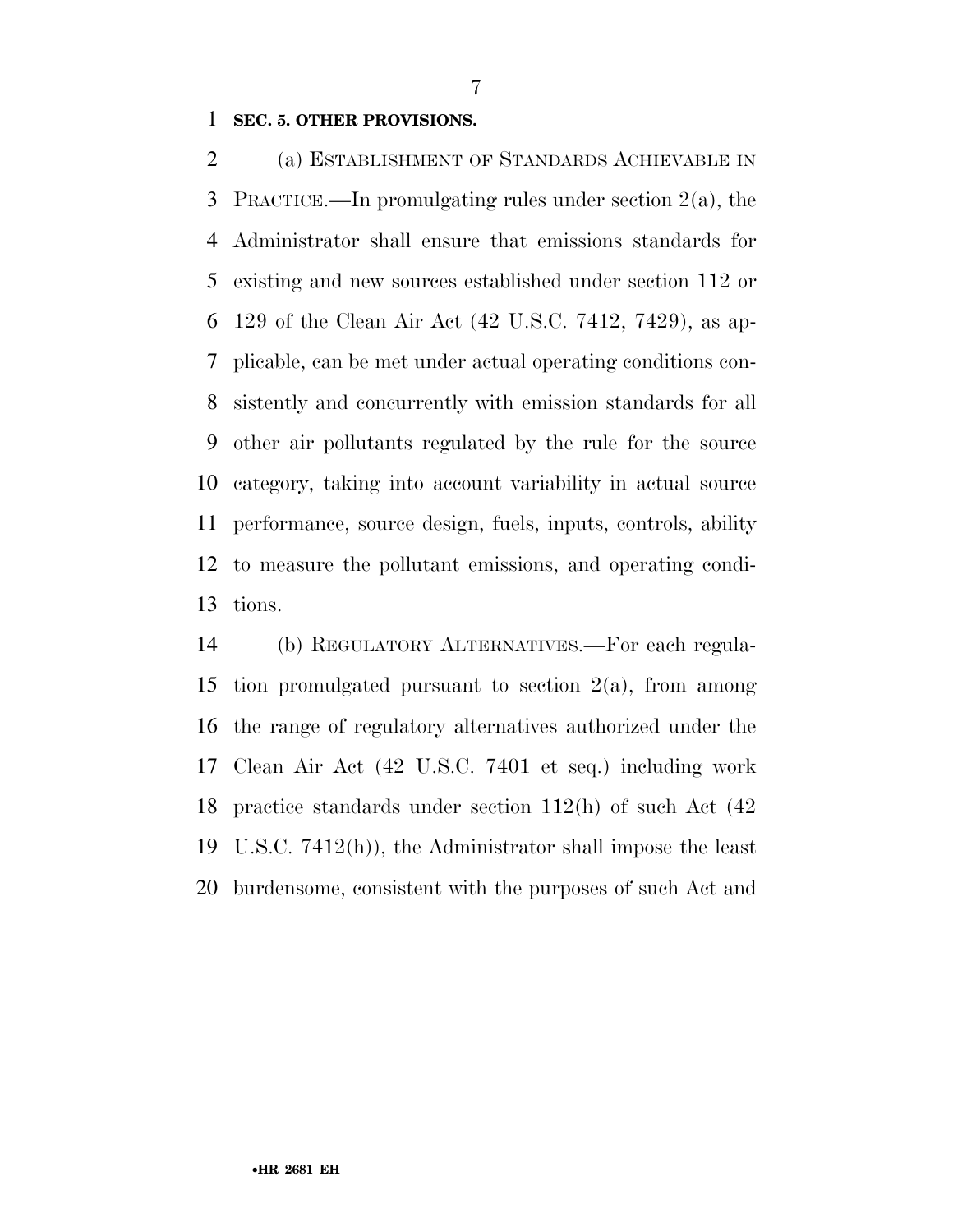- 1 Executive Order No. 13563 published at 76 Fed. Reg.
- 2 3821 (January 21, 2011).

Passed the House of Representatives October 6, 2011.

Attest:

*Clerk.*